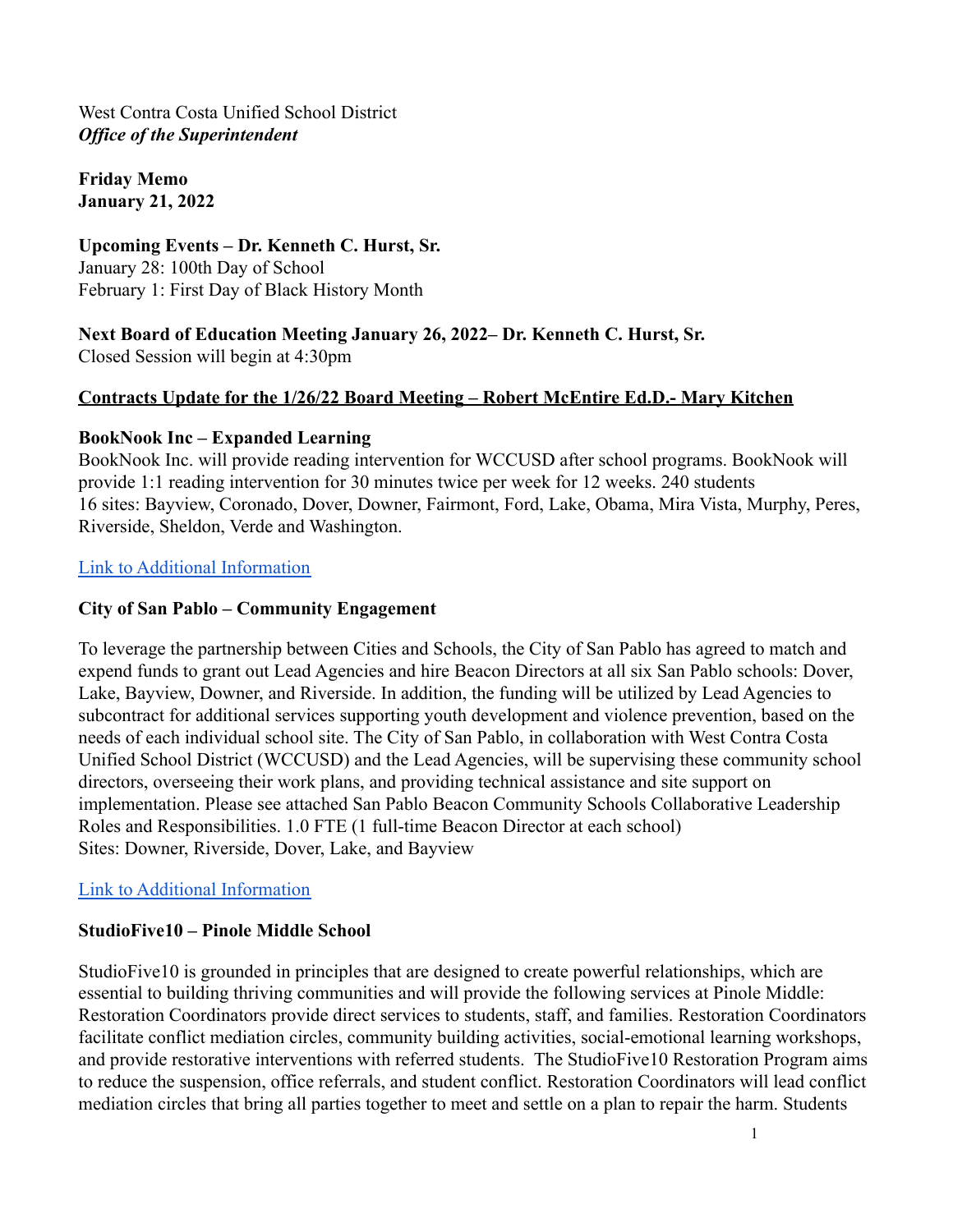learn to resolve disagreements, take ownership of their behavior, and engage in acts of empathy and forgiveness. Services will be provided Monday to Friday, 8:30 am - 3:00 pm 1 FTE

# [Link to Additional Information](https://drive.google.com/file/d/1MQD1dEV2rxJNoqLIE4dRsykTBZG2Y43m/view?usp=sharing)

# **Tutorworks – Expanded Learning**

TUTORWORKS will implement a customized FOUNDATIONS program, MASTERY Program and/or CODE WRITE DRAW Program in the afterschool program at specific WCCUSD school sites. The objectives of these programs are to improve student achievement in English language arts, math, and critical and computational thinking. TUTORWORKS will provide 1 onsite staff per 20 students to manage the programs at each site. Programs will serve 60 students twice a week for one hour sessions for 9 weeks. The TUTORWORKS staff will be a supplement to the afterschool program staff. The onsite staff will be present for the entire 3 hour session plus set up and clean up time. The other instructors for the TUTORWORKS program will be virtual. Up to 900 students served.

Sites: Bayview, Chavez, Coronado, Downer, Grant, King, Lincoln, Mira Vista, Murphy, Obama, Riverside, Sheldon, Stege, Tara Hills, Verde and Washington.

#### [Link to Additional Information](https://drive.google.com/file/d/1S4-wM0hB3_fwkPFWzFFd3y_2bcUJLVoP/view?usp=sharing)

# **West Contra Costa Public Education Fund – Expanded Learning**

WCC Public Ed Fund will serve as a fiscal agent for the Middle School Sports League coach's stipends. The Middle School Sports League consists of four seasons throughout the year: Volleyball, Flag Football, Basketball and Soccer. Coaches receive \$500 for up to 36 hours of work, which consists of facilitating practice, coaching during game days, coordinating logistics as well as communication with the school community, families, lead agencies, and the Expanded Learning Office. 360 students.

#### [Link to Additional Information](https://drive.google.com/file/d/1Psj4xqP2CB9sFg9-cOnraa6-77bba-_a/view?usp=sharing)

# **West Contra Costa Public Education Fund – Andrea Marroquin**

Andrea Marroquin under fiscal sponsor EdFund and BACR will provide the following services at Pinole Valley High: 1. Enhance socio-emotional/behavioral health of students, families and schools. 2. Provide restorative, culturally humble and trauma-informed behavioral health services help youth and families cope with emotional/life circumstances and develop positive strategies so they can be successful and healthy in and out of school. 3. Work with caregivers to strengthen their ability to resolve problems and to support their youths' emotional and academic growth. 1 staff member, 1 day per week, 8 hours, 8:00-4:00.

Site: Pinole Valley High School

[Link to Additional Information](https://drive.google.com/file/d/1h-XaDSlMKq4-mcPCBHzheljr3AwT5n1d/view?usp=sharing)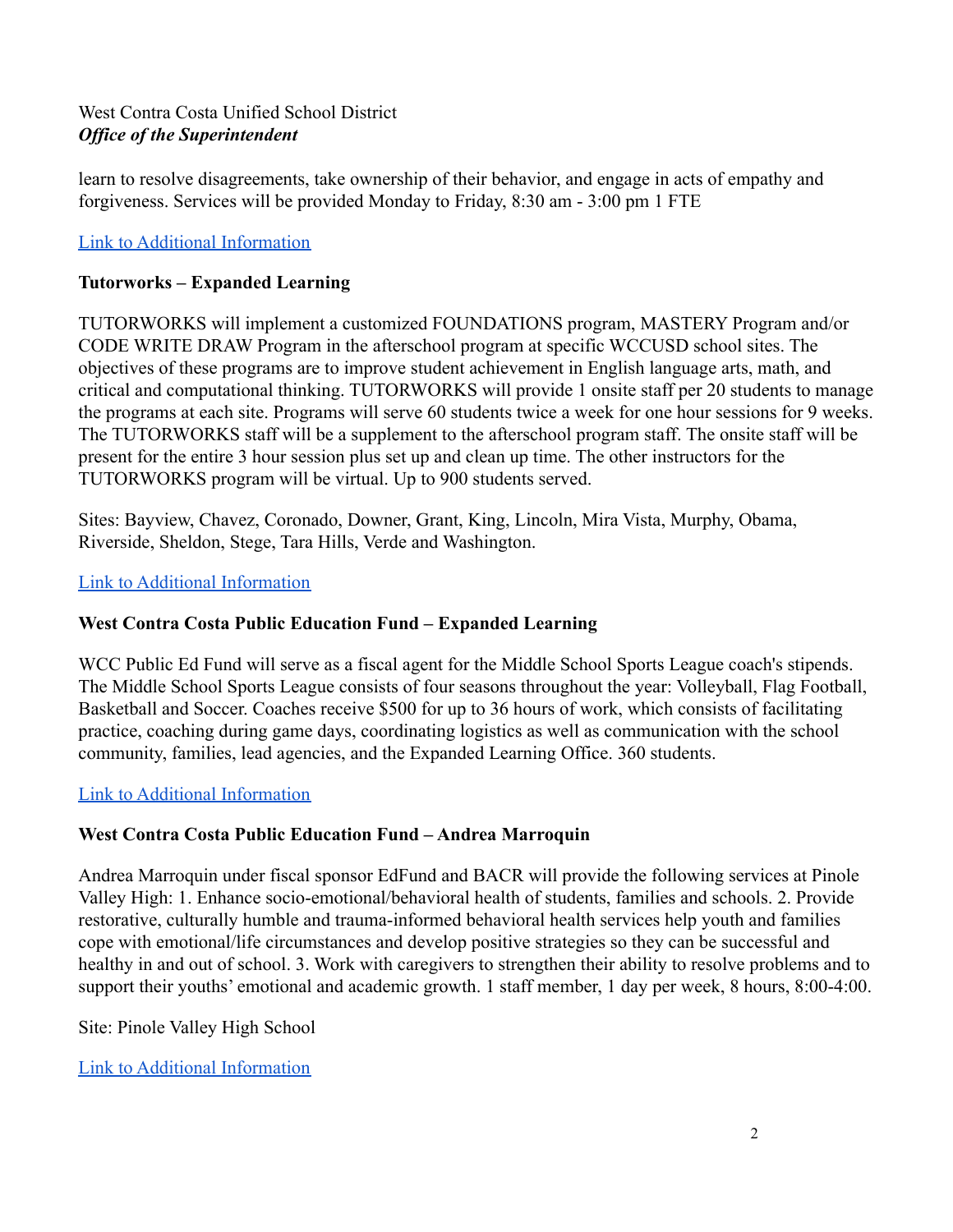#### **West Contra Costa Public Education Fund – Susan Richards**

Susan Richards under Fiscal Sponsor EdFund will provide the following services at Pinole Valley High School; the program uses a blend of teacher referrals, self-directed student inquiries, and word of mouth to provide targeted tutoring assistance across the curriculum. A special focus on at-risk students with regular contact with both Special Needs and English Learning programs means that the "right" tutor will be assigned and work with the students where they need help the most. Bilingual services in English, Spanish, ASL are available and students get help with all subject areas and we bring in additional tutoring resources through hiring as the need evolves. Regular communication with administration, teachers, community workers, and parents ensures that we communicate our availability and services offered. Ms. Richards will be on-site from 8:30-3:30 Monday-Friday, will be on-site in the library Tuesday-Wednesday and Thursday from 3:30-5:30 p.m. Will serve up to 20-40 students in the school day and up to 50 after school.

Site: Pinole Valley High School

### [Link to Additional Information](https://drive.google.com/file/d/1J4WK8K9metYGfFgJ2xQR25ePmCYvQ9_X/view?usp=sharing)

### **West Contra Costa Public Education Fund – Melvi Valencia**

Melvi Valencia under fiscal sponsor EdFund will provide the following services at Pinole Valley High: The program uses a blend of teacher referrals, self-directed student inquiries, and word of mouth to provide targeted tutoring assistance across the curriculum. A special focus on at-risk students with regular contact with both Special Needs and English Learning programs means that the "right" tutor will be assigned and work with the students where they need help the most. Bilingual services in English, Spanish, ASL are available and students get help with all subject areas and we bring in additional tutoring resources through hiring as the need evolves. Regular communication with administration, teachers, community workers, and parents ensures that we communicate our availability and services offered. Ms. Melvi Valencia will provide services after school, Monday to Thursday, 1hour/day, 4hrs/16 hrs a month.

Site: Pinole Valley High School

# [Link to Additional Information](https://drive.google.com/file/d/1tUMVjhjgvHcqtNSlUONBeNPiLne8kni8/view?usp=sharing)

# **West Contra Costa Public Education Fund – Patrick O'Kane**

Patrick O'Kane under fiscal sponsor EdFund will provide the following services at Pinole Valley High: The program uses a blend of teacher referrals, self-directed student inquiries, and word of mouth to provide targeted tutoring assistance across the curriculum. A special focus on at-risk students with regular contact with both Special Needs and English Learning programs means that the "right" tutor will be assigned and work with the students where they need help the most. Bilingual services in English, Spanish, ASL are available and students get help with all subject areas and we bring in additional tutoring resources through hiring as the need evolves. Regular communication with administration, teachers,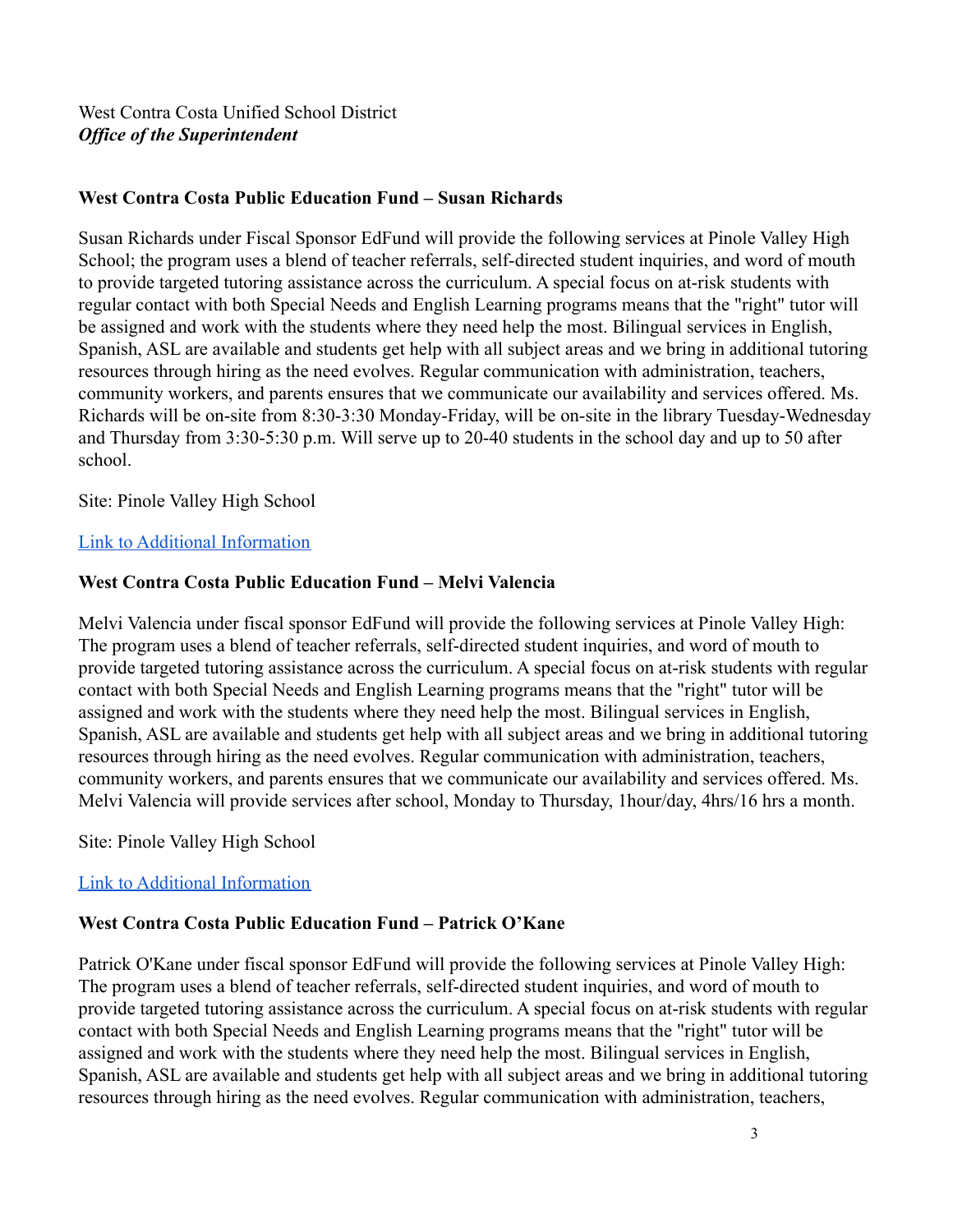community workers, and parents ensures that we communicate our availability and services offered. Mr. Patrick O'Kane will provide services after school, Monday to Thursday, 1hour/day, 4hrs/16 hrs a month.

Site: Pinole Valley High School

# [Link to Additional Information](https://drive.google.com/file/d/1qeiz5UZm30igsRmWgyZVn8LCsiAw9whn/view?usp=sharing)

# **West Contra Costa Public Education Fund – Calculus Round Table - OAASA**

Think Like a Game Designer brings coding to life. Students learn what it's like to build a game and work for a gaming company. Students learn the basics of game development while learning multiple programming languages at the heart of Silicon Valley's most sought-after skills. Students work with and visit gaming companies, learn to creatively integrate technology; mingle with industry leaders, and have a fun time learning math and science. Through this process, math skills aligned to the gaming industry will be emphasized. Both student-led and instructor-led activities will measure and reinforce these concepts.

Site: Nystrom, Mira Vista, West County Mandarin

# [Link to Additional Information](https://drive.google.com/file/d/1B3SC95fKTVjr_DmufuDrE1q673hKJQ7I/view?usp=sharing)

# **Governor Budget Proposal LCFF Revenue – Robert McEntire Ed.D.**

On January 10<sup>th</sup>, Governor Gavin Newsom released his administration's 2022-23 Budget Proposal. This kicks off the 2022-23 budget development process and outlines the administration's priorities for the coming year. Between now and the May Revision, the Governor and both houses of the legislature will negotiate various aspects and issues currently in the governor's proposal plus legislative priorities not included in the governor's proposal.

One change that is part of the annual budget revision is the cost of living adjustment (COLA). This measure is like the Consumer Price Index (CPI) for personal good, but is based on a basket of government cost increases referred to as the implicit price deflator. The value of using the implicit price deflator to benchmark COLA, is that it cannot be manipulated by any administration. At present, six of the eight measures of the implicit price deflator are known, and the final two will be known by the beginning of April. This means the COLA will likely change again between now at the signed Adopted Budget. However, the administration's values presented for COLA are consistent with those used by the Legislative Analyst's Office (LAO) in November 2021.

Figure 1: LCFF REVENUE CHANGES FORM FIRST INTERIM DUE TO GOVERNOR'S 2022-23 BUDGET PROPOSAL shows the calculated revenue increases from the 2021-22 First Interim Report, and will be used in the Second Interim Report, and all analysis until the May Revision is made public. The May Revision factors are those used in the final development of the 2022-23 district budget. The third row shows the COLA factors used at First Interim (Prior COLA) and the factors we will use for the Second Interim Report (due by March 15, 2022). Note how the 2022-23 COLA has increased from 2.48% to 5.33%. That increase is ongoing, and is added to smaller increases for each successive years' in the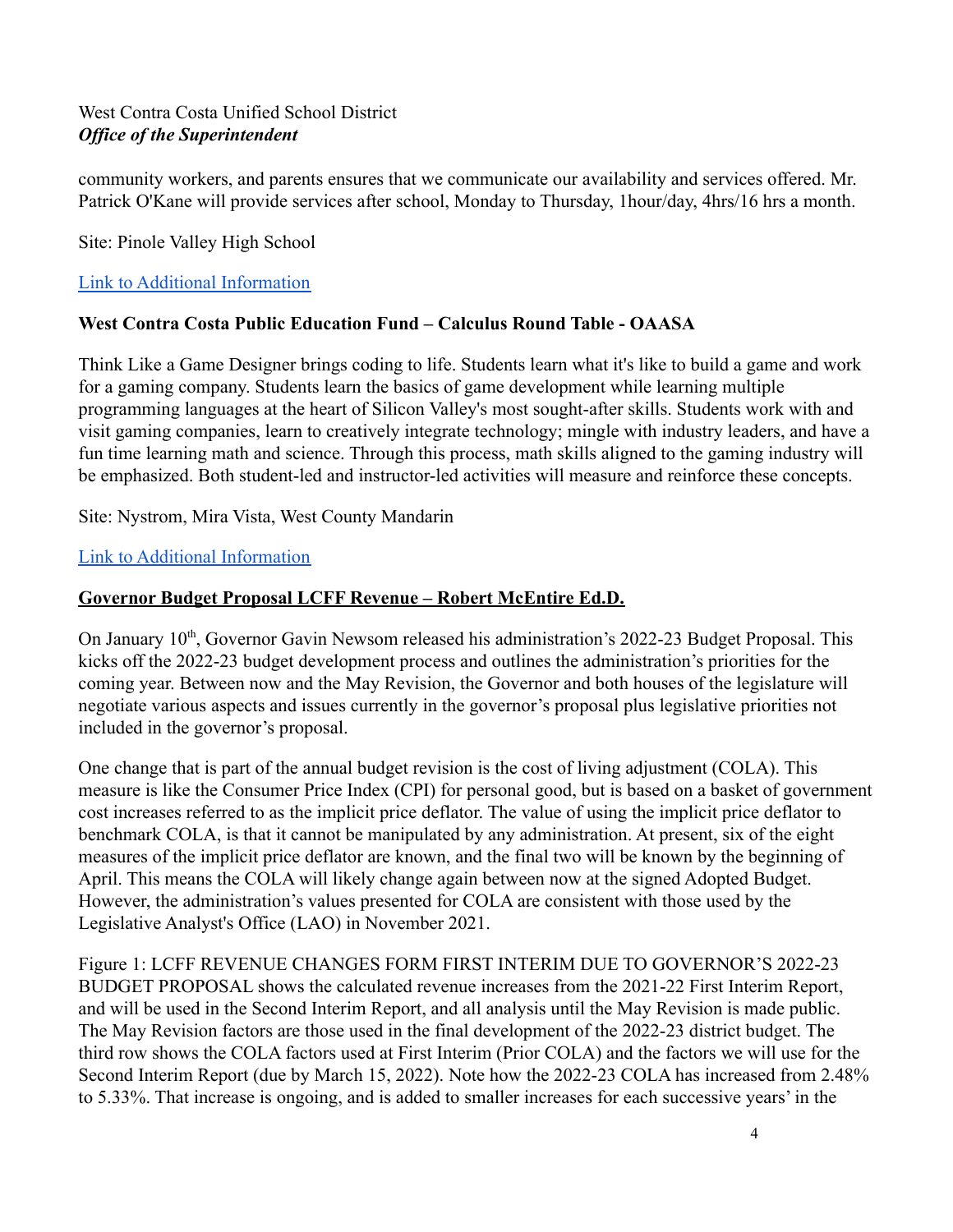multi-year budget projection. The calculated COLA increase is shown in the line labelled "INCREASED COLA." This line shows an increase in 2022-23 of roughly \$7.4 million, \$8.3 million in 2023-24, and \$8.0 million in 2024-25. The values in "LCFF REVENUES IN CURRENT LAW" are the values that will be used for the Second Interim Report for LCFF revenues.

*FIGURE 1: LCFF Revenue changes from first interim report due to the governor's 2022-23 budget proposal*

| LCFF REVENUE CHANGES FROM FIRST INTERIM DUE TO GOVERNOR'S 2022-23 BUDGET PROPOSAL |             |             |             |             |             |             |  |  |  |  |  |
|-----------------------------------------------------------------------------------|-------------|-------------|-------------|-------------|-------------|-------------|--|--|--|--|--|
| Prior COLA/Updated COLA                                                           | 2.48%/5.33% |             | 3.11%/3.61% |             | 3.54%/3.64% |             |  |  |  |  |  |
| <b>BUDGET YEAR</b>                                                                |             | 2022-23     |             | 2023-24     |             | 2024-25     |  |  |  |  |  |
| <b>LCFF REVENUES AT FIRST INTERIM</b>                                             | Ş           | 270,916,984 | \$          | 270,263,050 | S           | 276,795,070 |  |  |  |  |  |
| <b>GOVERNOR'S BUDGET PROPOSAL</b><br><b>INCREASED COLA</b>                        |             | 7,381,346   |             | 8,271,107   |             | 7,961,902   |  |  |  |  |  |
| <b>LCFF REVENUES IN CURRENT LAW</b>                                               | Ś           | 278,298,330 | -S          | 278,534,157 | s           | 284,756,972 |  |  |  |  |  |
|                                                                                   |             |             |             |             |             |             |  |  |  |  |  |
| PROPOSAL TO USE PRIOR 3-YEAR ADA (AVERAGERED)                                     |             |             |             |             |             |             |  |  |  |  |  |
| <b>INCREASED REVENUES</b>                                                         |             | 24,665,112  |             | 30,216,415  |             | 35,105,906  |  |  |  |  |  |
| <b>LCFF REVENUE IF LAW PASSES</b>                                                 | s           | 302,963,442 | S           | 308,750,572 | S           | 319,862,878 |  |  |  |  |  |

Figure 2 shows the current protections in place for average daily attendance (ADA) extended to school districts as a result of COVID-19. In a normal year, school districts are funded on the higher of current year or prior year ADA. The hold harmless in 2020-21 and 2021-22 ends in 2021-22, creating an ADA (and funding cliff) in 2022-23. The precipitous drop in 2021-22 ADA, which would be used in 2022-23 for districts with declining enrollment (like WCCUSD) has far exceeded the declines seen in normal years. This has caused the governor, and two legislators to submit proposals that limit the magnitude of the decline in 2022-23.



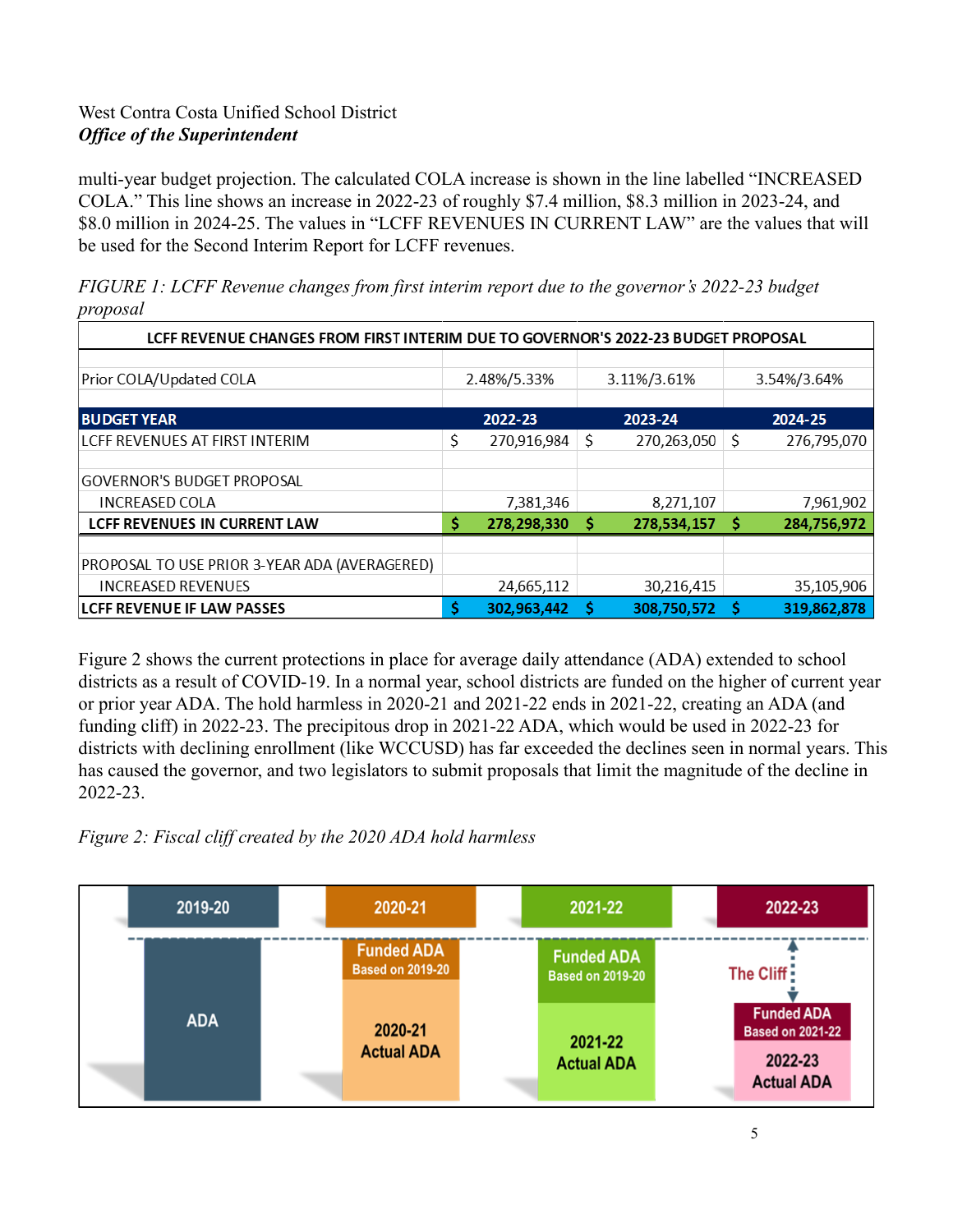Figure 3 below shows how the 2022-23 ADA cliff has become a two headed monster. Enrollments have declined faster than in prior years, growing the level of drop effective next fiscal year. Additionally, the rate at which students are in attendance (the proportion of the school year) is much lower than in prior years. Both of these factors increase the impact of the decline driving a precipitous drop in funding for 2022-23. To address the impact of the ADA cliff, the Governor's 2022-23 Budget Proposal includes a soft landing by allowing school districts to use the prior 3-year ADA.



### *Figure 3: 2022-23 ADA Cliff*

The governor's budget proposal would provide funding based on the greater of current-year ADA, prior-year ADA, or the computed average ADA using the prior three years'ADA. Figure 4: ADA cliff-Proposed solution shows the calculation for a hypothetical declining enrollment district that would be applicable for WCCUSD should the law be enacted in its current form.

#### *FIGURE 4: ADA cliff – Proposed solution*

| <b>Fiscal Year</b> | <b>Actual ADA</b> | <b>Funded ADA for 2022-23</b> |       |  |
|--------------------|-------------------|-------------------------------|-------|--|
| 2019-20            | 10,000            | <b>Current Law</b>            | 9,500 |  |
| 2020-21            | 10,000*           | <b>Governor's Proposal</b>    | 9,833 |  |
| 2021-22            | 9.500             | <b>Difference</b>             | 333   |  |
| 2022-23            | 9 250             |                               |       |  |

\*Result of hold harmless

• Goal is to turn the ADA cliff into an ADA softer landing

- The proposed solution would not apply to charter schools, but the Governor intends to engage in outreach and discussions with interested charter school parties
	- No future changes were noted for COEs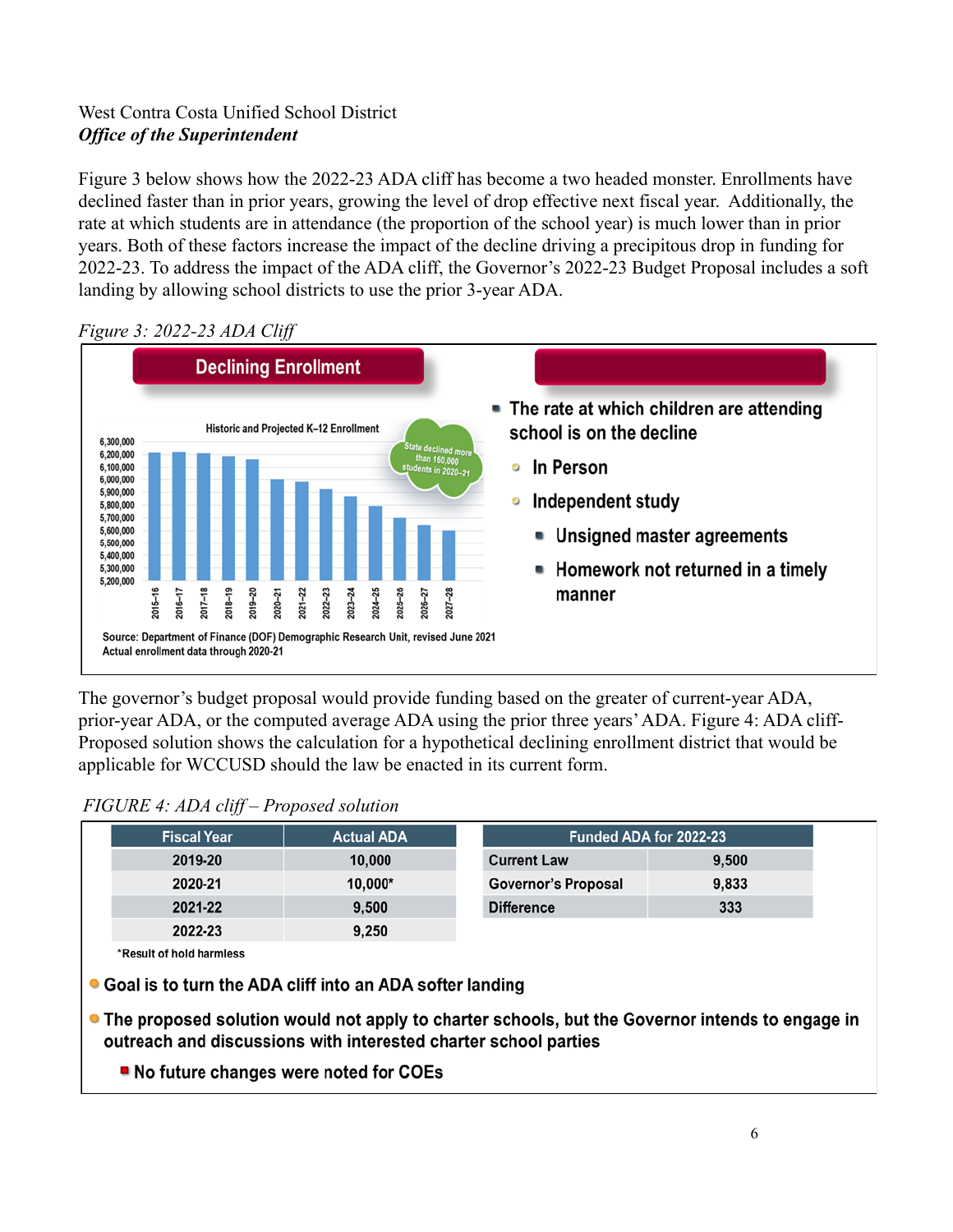The value of the proposed soft landing can be found in Figure 1 "Increased Revenues" (next to bottom row), and the total revised revenue calculation is included in the bottom line. This increase will not be included in the Second Interim report. Inclusion in the 2022-23 Adoption Budget will be determined based on the status of the legislation at the time and guidance by the state and the Contra Costa County Office of Education.

# **Curriculum, Instruction & Assessment Early Learning/Elementary- LaResha Martin (Christi Roscigno & team)**

# **Bilingual Literacy Labs**

The Department of Curriculum, Instruction, & Assessment for Elementary schools is pleased to share that we are implementing Bilingual Literacy Labs at 3 of our Developmental Dual Language Sites that have an emphasis on improved literacy outcomes for our students through building teacher capacity for both Instructional practices, and meeting student socio-emotional learning. These 3 sites, Dover, Chavez, and Lake, support teachers in DLI classes to participate in hands-on learning, via the labsite model, [detailed](https://docs.google.com/document/d/1nGdHdt4kplY5pPngUByWVoLVOxaBcXVEq3VN9PrJbeo/edit) in [this project plan.](https://docs.google.com/document/d/1nGdHdt4kplY5pPngUByWVoLVOxaBcXVEq3VN9PrJbeo/edit)

#### **College & Career - LaResha Martin (Allison Huie & team)**

On January 10, the CA Governor released his proposed budget for 2022-23. In it, the Governor proposes \$1.5 billion in one-time funding, to be expended over four years, "to support the development of pathway programs focused on technology, health care, education and climate-related fields…" In addition, the budget proposes \$500 million in one-time funding "to strengthen and expand student access and participation in dual enrollment opportunities…" Finally, the budget proposes to increase funding for the Agricultural Career Technical Education Incentive Grant program by \$2 million.

Specific legislative language concerning these proposals will likely not be available until early February. However, the description in the Budget Summary says that the pathways funding is "predicated on developing local partnerships that bring together school systems, higher education institutions, employers, and other relevant community stakeholders."

The Budget Summary also says that the funding for dual enrollment will be "complemented by \$45 million in higher education funding for curricular pathways software and public-private partnerships for STEM, education, and health care preparation."

While the possibility for more funding for our CTE programs is exciting, this has the potential to make some of the problems we face in CTE even more acute in future years. Investing such a significant amount of funding without long-term stability means that we may run the risk of putting in significant time and effort to 1) apply for the funds 2) build pathways with no promise of sustainability 3) develop partnerships with no promise of sustainability 4) hire staff to manage the programs for a 4 year time period, knowing that the funding supporting those positions does not continue beyond the allocated time frame.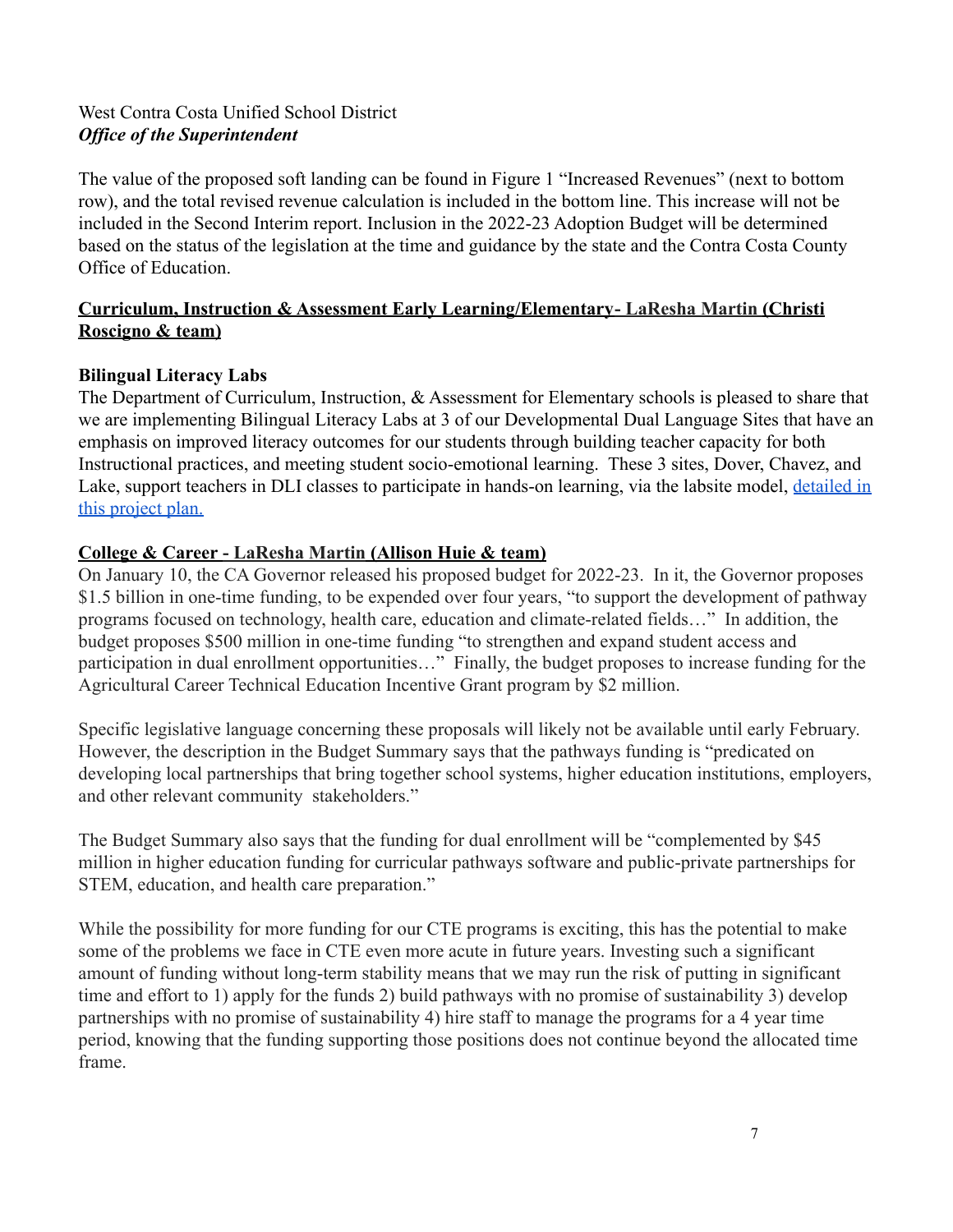As one of the cornerstone California districts who have been supporting CTE pathways for over 20 years, we know that program sustainability comes with sustainable funding. Knowing that the new funding being made available is not a sustained funding source, we will have to carefully consider how we utilize any of this additional funding in ways that allow us to make the most of the opportunity, while also building programs that will thrive for years to come.

# **African American Student Achievement - LaResha Martin (William McGee & team)**

In collaboration with the special education department, the OAASA hosted the third session in our parent/guardian engagement workshop series by Dr. Mary Bacon.

#### **Opportunities Denied; Promises Not Kept: Celebrating the Cultural Capital of African American Families**

Although the presence of implicit and explicit bias- as well as overt racism- have been well-documented in societal and educational institutions, there has been less of an emphasis on the positive aspects of African American culture that have sustained them in challenging situations even in the face of historical and contemporary oppression. This interactive session will focus on the strengths that are inherent in African American culture and the competencies and survival skills that families can teach their children to more effectively negotiate a system that often gives them more messages about their deficiencies than their ability to conquer any obstacles that they might face.



**Opportunities Denied; Promises Not Kept:** Celebrating the cultural<br>capital of African American<br>Fomilias

January 11th, 2022<br>6 PM - 8 PM Via Zoom Zoom link <u>Here</u><br>Meeting ID: 985 2180 7154

session will focus on rerudence deducing African American culture and the<br>African American culture and the<br>families can teach their children to more effectively negotiate a system<br>hat often gives them more<br>messages about their deficiencies<br>has their abilitate consumers ibility to conquer any<br>:hat they might face



8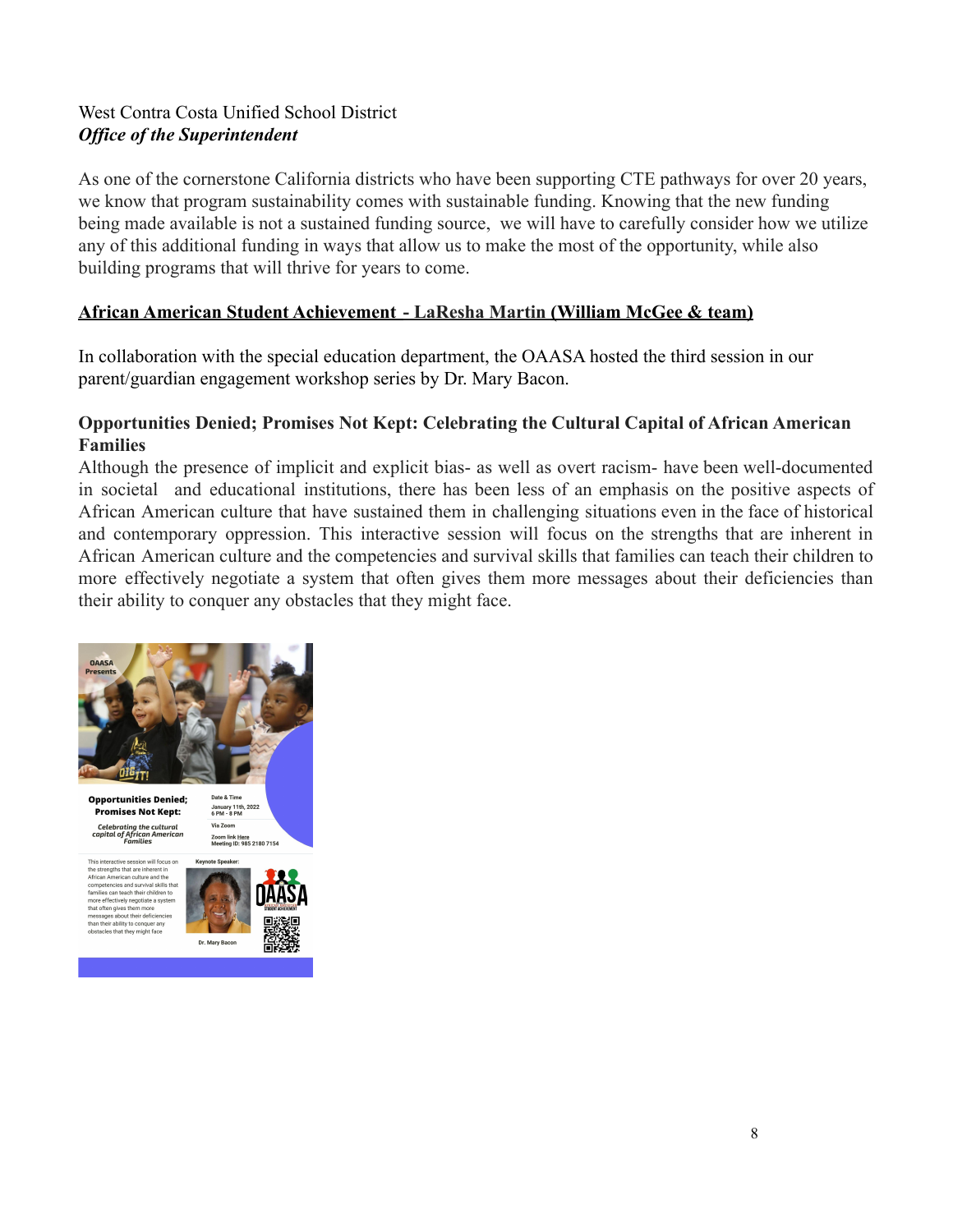#### **African American Student of Honors**

The African American Student of Honors committee has been meeting and has a tentative date of Thursday, May 19, 2022. If in-person gatherings are still allowed, the ceremony is slated to be held at Contra Costa College. More details to come.

# **AASAT**

AASAT has new executive board members:

- Chair Ms. Chyanne Tanner
- OAASA Liaison Mr. Bryan Coleman
- Parliamentarian Ms. Yolanda Vierra-Allen

### **Family & Community Engagement - LaResha Martin (Martine Blake & team)**

#### **Athletics - Tashaka Merriweather**

After a two-week hiatus, WCCUSD teams have resumed games and Tri-County Athletic League (TCAL) competition. However, as games return, the TCAL has adopted a temporary no spectator policy for all indoor sports. No spectators are allowed inside the contest facility for either the home school or the visiting school, with the minimal amount of game support staff allowed such as timers, scorekeepers and trainers. It has also been decided that indoor cheer will not be allowed at this time. The TCAL informed us that this policy will be reviewed again on or about February 1.

#### **Family Engagement - Shakira Reynolds**

The DLCAPS Committee met on Tuesday, January 18, 2022 to review Round 2 Progress Monitoring data for the 2021-2024 LCAP. The data presented can be found [here,](https://docs.google.com/presentation/d/1CYzHBjzrlSFparPiYX_lGVwBewd7XVsuEsK9dviJVTc/edit?usp=sharing) and the Spanish version can be found [here](https://docs.google.com/presentation/d/1-h8coz0aOixUEpavsqc_1r5w-vCDGNpCLP-0RoJ4JJs/edit#slide=id.g10ae3ae75c0_0_4). There were presentations by all the Directors from Educational Services and a very thoughtful whole group discussion following the presentation. At the upcoming DLCAPS meeting on February 8th at 6:30pm, parents, community and staff will continue the discussion around the progress of the adopted recommendations, as well as revisit all [recommendations](https://docs.google.com/document/u/0/d/1-KAyrxD3YTl61QoC0cCfpXVHL7rXlqw80M6b3qJ2pIo/edit) from last year and decide to revisit the unadopted ones, or revise and create new ones for this year.

Additionally, the MDAC committee's next meeting is Thursday, January 27 at 6 PM, and you can join at this [zoom link](https://wccusd.zoom.us/j/94633222600). At the upcoming MDAC meeting there will be a review of the LCAP data related to English Learner Students, an update on established ELACs, and a presentation on the ELPAC test, which is coming up for our English Learner students between February and May, and reclassification.

# **California Community Schools Partnership Program (CCSPP) - Martine Blake**

In July 2021, California passed a historic \$3 billion investment in the California Community Schools Partnership Program (CCSPP). The grant funding (including both new and existing initiatives) is intended to provide sufficient resources for every high-poverty school in California to become a community school within the next 5 years, located within networks of community schools supported by local education agencies (LEAs).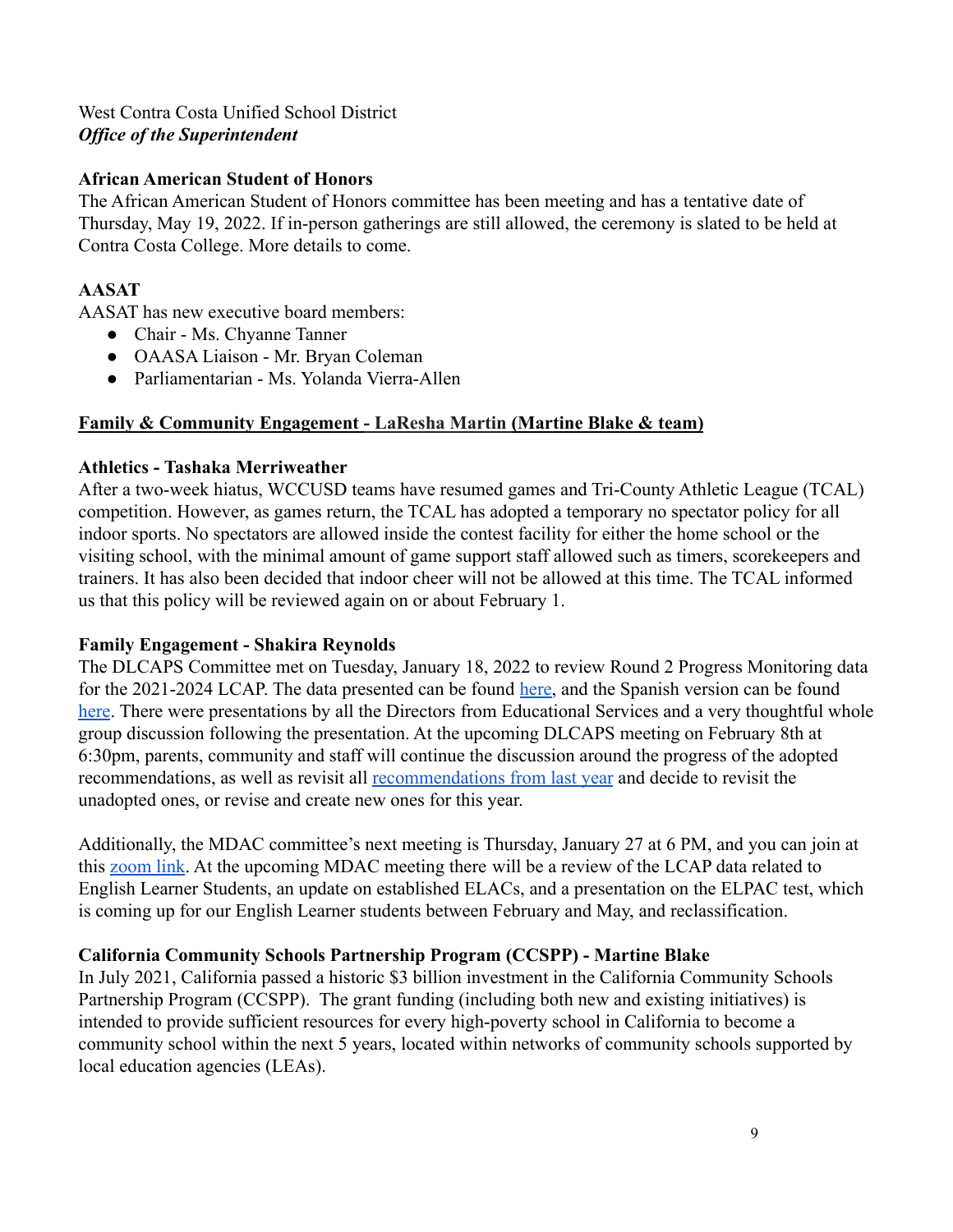The CCSPP funding is allocated through June 30, 2028, and will support three grant types to LEAs and schools: (1) Planning grants (up to \$200,000 per qualifying entity for up to 2 years of planning, allocated in fiscal years 2021–22 and 2022–23, with the intention to provide an implementation grant upon successful completion); (2) implementation grants (up to \$500,000 annually to qualified entities, for up to 5 years, to help establish new community schools or expand/sustain existing community schools); and (3) coordination grants (up to \$100,000 annually per site of an existing community school, allocated beginning in fiscal year 2024–25).

WCCUSD plans to apply for the CCSPP grant and will relay plans to engage the community in the development of our grant application in early February. We anticipate the grant being released next month and due in the Spring with award notices being released in June, 2022. You can visit the [Learning](https://learningpolicyinstitute.org/product/ca-community-schools-partnership-brief) [Policy Institute](https://learningpolicyinstitute.org/product/ca-community-schools-partnership-brief) to learn more about this exciting funding opportunity.

### **Expanded Learning - Kasey Blackburn-Jiron**

Expanded Learning Office is continuing their external site visits to programs as part of our annual continuous quality improvement (CQI) process (all sites conducted self-assessments with the research-based [PQA tool](https://drive.google.com/drive/folders/1ZUoUw2WQQO83eAfStFEVslybJo9ySyVu?usp=sharing) in October.).

Additionally, we will be bringing several contracts to the Board for the January 26th meeting using new expanded learning funding from the state, Expanded Learning Opportunities Program Funding (ELO Program Funding) to support academics and enrichment at some of our existing ASES-funded sites. These three contracts are for Tutorworks, Booknook, and WCC Public Ed Fund. The Tutorworks contract will allow us to provide 9 weeks of academic support to 960 students across 16 elementary and K-8 after school programs. Of these 960 students, 640 students will be new program participants who are recruited based on academic need. The Booknook contract will provide 1:1 tutoring for 240 students at 15 after school programs in the district over the course of 12 weeks. Lastly, we have a small contract with the WCC Public Ed Fund to allow us to pay stipends to individuals coaching in our middle school sports league.

# **Spotlight on Families in Transition Division - Julie Luera**

Over the past year, the Families in Transition division of the Office of Family and Community Engagement has deepened its collaboration with the Contra Costa County Office of Education's Youth Services Division (CCCOE-YDS). West Contra Costa Unified School District (WCCUSD) defines families in transition as foster families and families suffering from housing insecurity. In addition to the many challenges families in transition face outside of school, our District data shows that families in transition have historically experienced high rates of chronic absenteeism, suspension and lower rates of academic achievement. WCCUSD's partnership with CCCOE is intended to build our understanding of the unique needs of our families in transition and to co-create strategies to meet these needs and improve student outcomes. So far, we have:

1. Held listening sessions with clerical staff to more deeply understand how to remove barriers to immediate FIT enrollment and priority access to services upon enrollment. As a result, we developed a uniform process to quickly identify FIT youth and connect them to resources. If you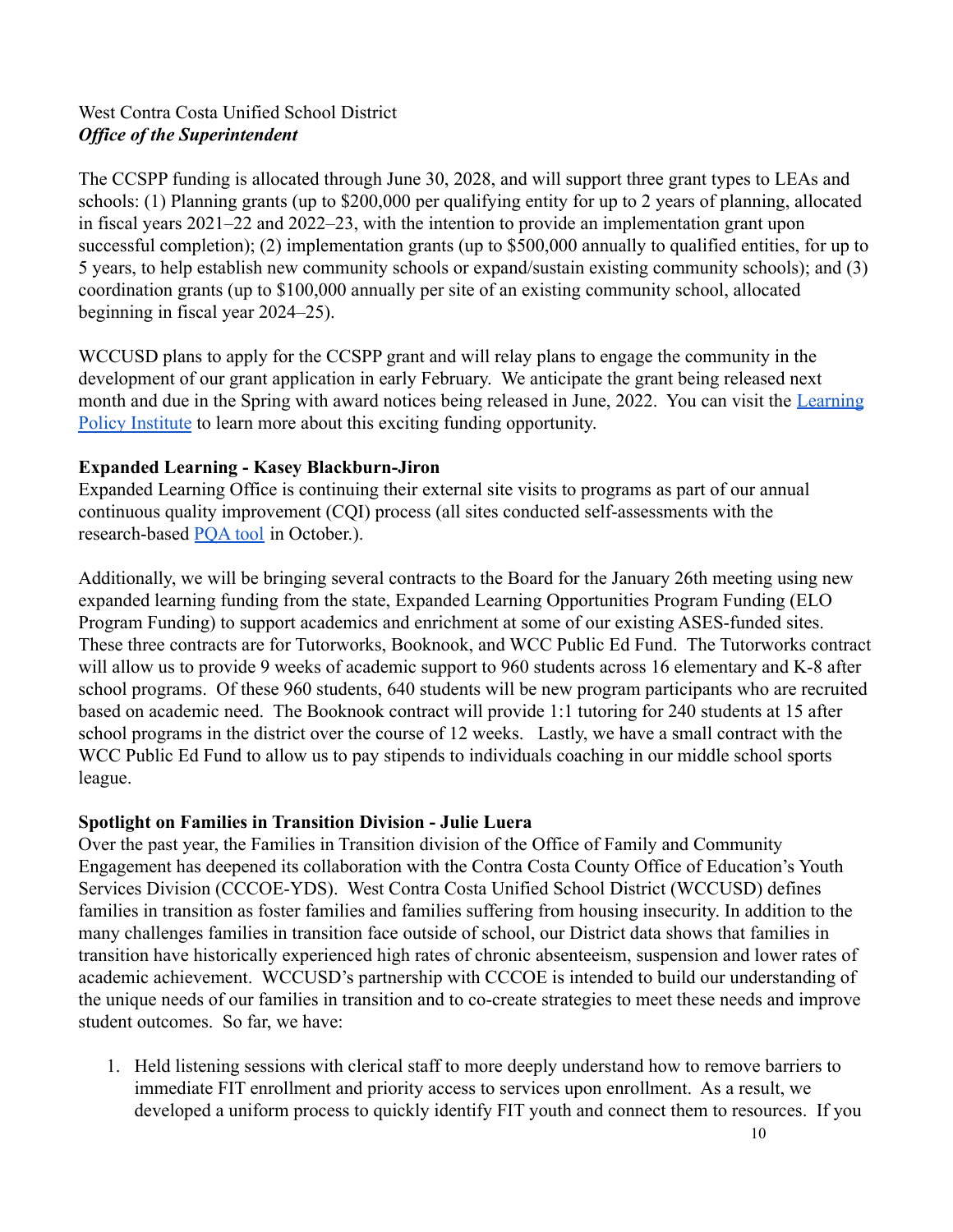know of any FIT families qualify for priority access to additional services and can self identify using our Housing Questionnaire form ([Eng](https://app.informedk12.com/link_campaigns/wccusd-housing-questionnaire-electronic-form?token=diHmWG7j6ANQAECJLcj2CtVG)[|Span](https://app.informedk12.com/link_campaigns/wccusd-housing-questionnaire-spanish-electronic-form?token=DMowxvZfTn85zxwHbitxG5Vf)) to access these resources such as tutoring, case management, housing navigation, and so much more! Community members who are aware of FIT in need can make a referral for services [\(Eng|](https://app.informedk12.com/link_campaigns/fit-foster-community-resources-referral-form-electronic-form?token=2uaATmjgVmtHC1ZL3WSfaw31)[Span](https://app.informedk12.com/link_campaigns/fit-foster-community-resources-referral-form-spanish-electronic-form?token=UBLPLkJHAupyB3Ev8kVYGJQL)). We hope by removing barriers to requesting help, we can remove barriers to learning for our FIT families much more efficiently.

2. This year, the County's Foster Youth Services Coordinating Program FYSCP provided WCCUSD with \$20,000 to co pilot a district School Site Liaison/Case Manager program at 4 schools: Helms Middle School, Betty Reid Soskin Middle School, Pinole Middle School and Sylvester Greenwood Academy. Sites were allowed to opt into this pilot and to select a staff member or partner to lead the pilot. The goal of the site liaison pilot is to improve educational outcomes for FIT youth by providing on-site support and coordinated services, providing staff development to build capacity to quickly identify and resource FIT families and students, and to collate program outcome data to debrief and evaluate school and district wide system successes and challenges.

# **English Learner Achievement - LaResha Martin (Esaul Orozco & team)**

#### **Tutoring for Newcomer Emergent Bilingual 6th-8th Grade Students**

Background: We know that in addition to the at-risk population we typically serve, there is a need to expand extra support services to more students who have not returned to school with the typical levels of learning routinely demonstrated years past. I am pleased to inform you that we will be implementing a targeted tutoring program this Spring.

Current Plan: We have partnered with a company called Littera Education. Littera is a flexible platform that will allow us to provide fully remote tutoring aligned to our district's goals and needs. Tutoring program length, frequency, and focus will be determined by students' needs.

Tutoring is an evidence-based strategy for Accelerating [Student Learning with High-Dosage Tutoring](https://annenberg.brown.edu/sites/default/files/EdResearch_for_Recovery_Design_Principles_1.pdf). Our goal is to effectively use people, time and resources in a matter that results in acceleration of learning and improved social and emotional well-being. Tutoring is not a one-size-fits-all solution. The Littera Education platform allows our teams to collaborate with their consultants to provide equity in the design of tutoring services. This is essential because like all instructional strategies, tutoring can not be a one-size fits all delivery. Littera provides the ability to be customized to meet the needs of each and every learner. We will deliver what students need in an environment that is an extension of the classroom in a timely and accelerated manner.

Littera's platform will both ease the burden of program management and help personalize tutoring by helping to:

- provide sustainable one-on-one and small group support programs using best practices and research on effective tutoring
- leverage district's curriculum for tutoring sessions that fit the student's identified needs
- create a communication loop between teachers and tutors.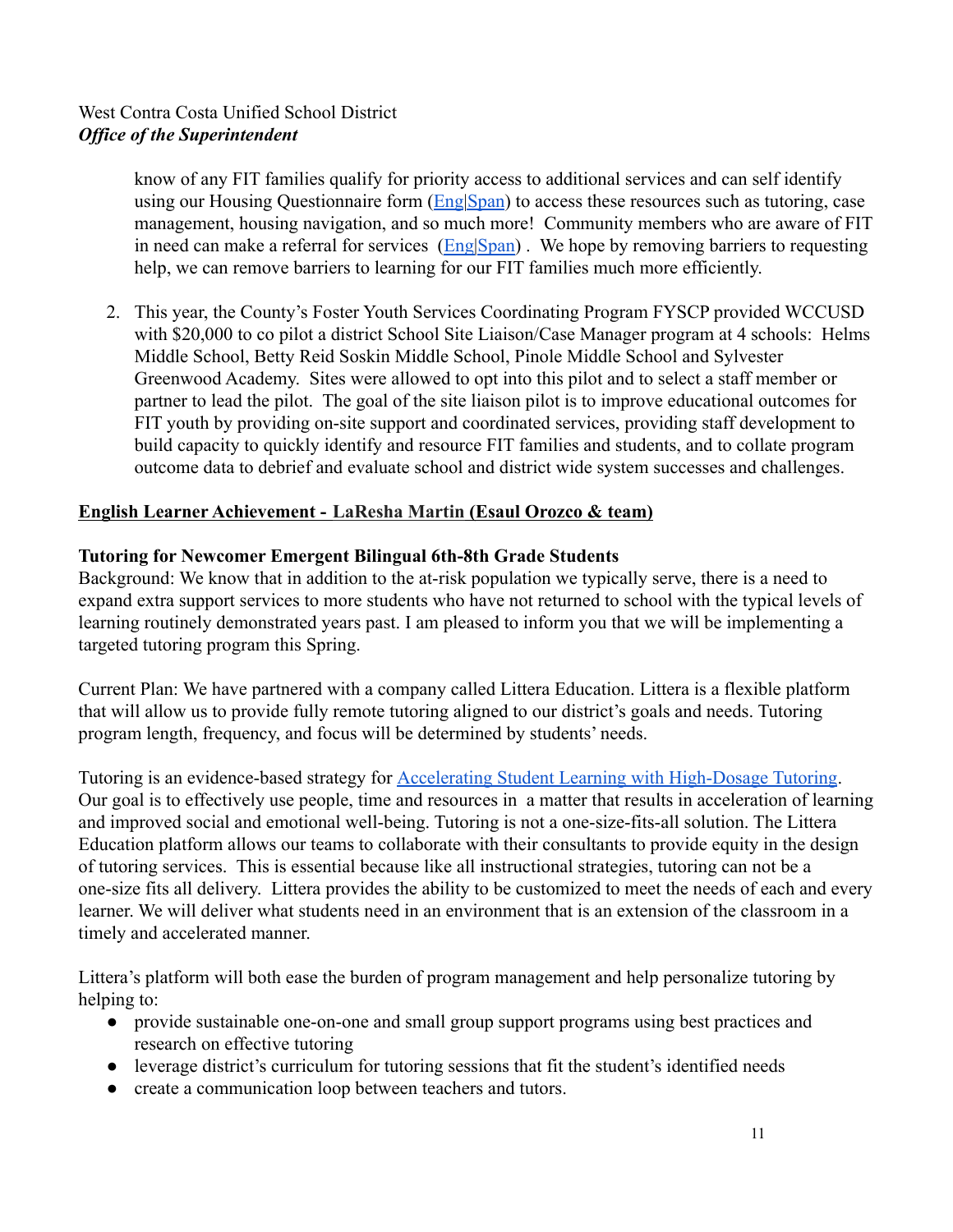• achieve intended academic and social-emotional outcomes by adjusting tutoring design to meet a student's needs over the tutoring period.

We know that our school leaders, teachers, and staff are concerned about the impacts the pandemic has had on our students academically and socially-emotionally and will welcome the added support in the mission to ensure students are college and career ready.

As always, thank you for your continued support of our efforts to ensure that their academic success and social emotional well-being are central in all that you do in your capacity as the WCCUSD Board of Education. If you have any questions or concerns, please contact [Esaul Orozco.](mailto:Erozco2@wccusd.net)

# **Communications Update - Ryan Phillips**

### **Thursday, January 20, 2022**

# **[Sick-Out Protest: Dozens Of Richmond High Teachers Participate](https://patch.com/california/pinole-hercules/sick-out-protest-dozens-richmond-high-teachers-participate)** | Pinole, CA Patch | By Ali

Tadayon, EdSource

More than 30 of Richmond High School's approximately 70 teachers participated Wednesday in a sick-out protest over health and safety concerns at the East Bay campus.

Richmond High's sick-out was one of several to occur across the district since teachers and students returned from winter break amid the Omicron surge.

**[Richmond High teachers stage "sick out" to protest protocols](https://www.kalw.org/kalw-news/2022-01-20/richmond-high-teachers-stage-sick-out-to-protest-protocols)** | KALW | By Sunni Khalid, Bay City News Service

[Richmond High's sick-out](https://www.baycitynews.com/bcn/general/01/newsclip.22.01.20.06.46.01.1.txt) was one of several across the district this month as teachers and students returned from winter break amid the Omicron surge. An [online petition](https://edsource.org/updates/dozens-of-richmond-high-teachers-participated-in-sick-out-protest-wednesday) to West Contra Costa Unified superintendent Chris Hurst and school board members, mentioned concerns about the school's high number of COVID cases and quarantine absences, a lack of contact tracing and safety guidance. The Richmond High teachers said the school's main building does not have any windows, and class sizes do not allow for adequate social distancing. Their petition also cites a lack of adequate air purifying systems and clean filters in their buildings.

### **[Parents scramble for higher-quality masks for children amid nationwide shortage](https://edsource.org/2022/parents-scramble-for-higher-quality-masks-for-children-amid-nationwide-shortage/666278) | EdSource | ALI** TADAYON

As the omicron surge continues to [destabilize California](https://edsource.org/2022/california-schools-get-off-to-a-shaky-start-after-holiday-break/666032) schools, teachers, students and families are demanding their districts provide KN95 or N95 masks – [widely recognized](https://www.latimes.com/california/story/2022-01-06/big-push-for-californians-to-switch-to-n95-or-kn95-masks) as the most effective in preventing the spread of Covid-19 – to everyone on campuses. It's become common practice for districts to provide staff with those masks in some capacity, but few are providing them to students. Some districts, like Oakland Unified and West Contra Costa Unified, have ordered KN95 masks for students. But California parents in large part have been left to fend for themselves if they want their children wearing the most protective masks — that is, if they can find ones they can afford.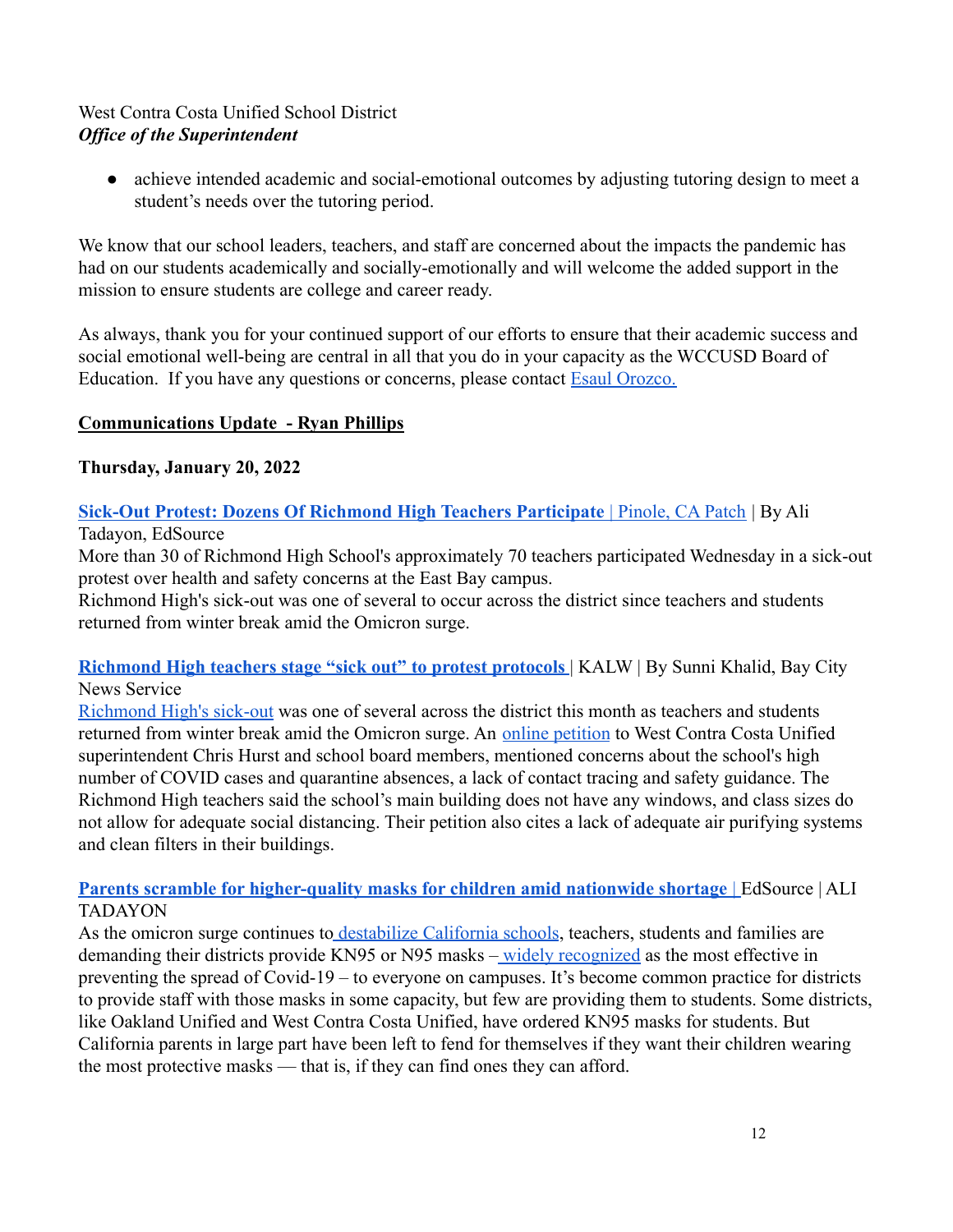### **Wednesday, January 19, 2022**

### **[Dozens of Richmond High teachers participated in sick-out protest Wednesday](https://edsource.org/updates/dozens-of-richmond-high-teachers-participated-in-sick-out-protest-wednesday)** | EdSource | ALI TADAYON

More than 30 of Richmond High School's approximately 70 teachers participated Wednesday in a sick-out protest over health and safety concerns at the East Bay campus. Richmond High's sick-out was [one of several](https://edsource.org/updates/teacher-sick-outs-continue-wednesday-at-west-contra-costa-unified) to occur across the district since teachers and students returned from winter break amid the Omicron surge. In an online [petition](https://www.change.org/p/dr-kenneth-hurst-call-to-action-write-or-call-wccusd-superintendent-dr-hurt-and-the-school-board?utm_content=cl_sharecopy_32082490_en-US:4&recruiter=799621258&utm_source=share_petition&utm_medium=copylink&utm_campaign=share_petition) to West Contra Costa Unified superintendent Chris Hurst and the district's five school board members, Richmond High teachers said they were concerned about the school's high number of Covid cases and quarantine absences, a lack of contact tracing and safety leadership, and the school's design.

**[West Contra Costa virtual education fair set for Jan. 22-29 | Richmond Standard](https://richmondstandard.com/community/education/2022/01/19/west-contra-costa-virtual-education-fair-set-for-jan-22-29/)** | By Sara Sandhu The [West Contra Costa Unified School District](https://www.wccusd.net/) and [EnrollWCC](https://enrollwcc.org/) are partnering once again to host the 2022 West Contra Costa Education Fair, Jan. 22-29. The virtual fair officially kicks off Saturday, Jan. 22 at 10 a.m. with a keynote address from [Keyanna Hatcher](https://www.linkedin.com/in/keyanna-l-hatcher-1b8342170/), an associate director from Educational Talent Search providing college preparation support for local low-income students.

**[WCCUSD athletic teams resume games after two-week hiatus](https://richmondstandard.com/community/education/2022/01/19/wccusd-athletic-teams-resume-games-after-two-week-hiatus/)** | Richmond Standard | By Kathy Chouteau

The West Contra Costa Unified School District (WCCUSD) teams have resumed games and Tri-County Athletic League (TCAL) competition, according to a school community communication Tuesday by Superintendent Dr. Kenneth Chris Hurst. The recommencements follow a [two-week hiatus](https://richmondstandard.com/sports/2022/01/05/wccusd-postpones-athletic-events-for-two-weeks-amid-omicron-surge/) initiated by the district amid an omicron surge that saw an uptick in positive cases locally. At the time, the superintendent said the two-week break from games "allows us to better know where we are at with positive cases on our teams."

#### **[Omicron Surge Worsens Teacher Shortage, Closing More California Schools To COVID](https://laist.com/news/education/omicron-surge-worsens-teacher-shortage-closing-more-california-schools-to-covid)** | LAist | By Joe Hong | CalMatters

At [West Contra Costa Unified,](https://www.kron4.com/news/bay-area/west-contra-costa-school-district-to-close-for-2-days-due-to-covid-19/) the district repurposed two emergency smoke days typically used for wildfires last week to close schools while COVID-19 cases surged. A school district in a fire-prone area might allot multiple days into its academic calendar in case of emergency. Districts aren't penalized for these days as long as they provide a total of 180 days of instruction in a school year. But additional school closures could come at a high cost for districts.

#### **[As omicron surge worsens teacher shortage, more California schools closed by COVID](https://calmatters.org/education/2022/01/covid-school-closings/)** - CalMatters | BY [JOE HONG](https://calmatters.org/author/joe-hong/)

At [West Contra Costa Unified,](https://www.kron4.com/news/bay-area/west-contra-costa-school-district-to-close-for-2-days-due-to-covid-19/) the district repurposed two emergency smoke days typically used for wildfires last week to close schools while COVID-19 cases surged. A school district in a fire-prone area might allot multiple days into its academic calendar in case of emergency. Districts aren't penalized for these days as long as they provide a total of 180 days of instruction in a school year. But additional school closures could come at a high cost for districts.